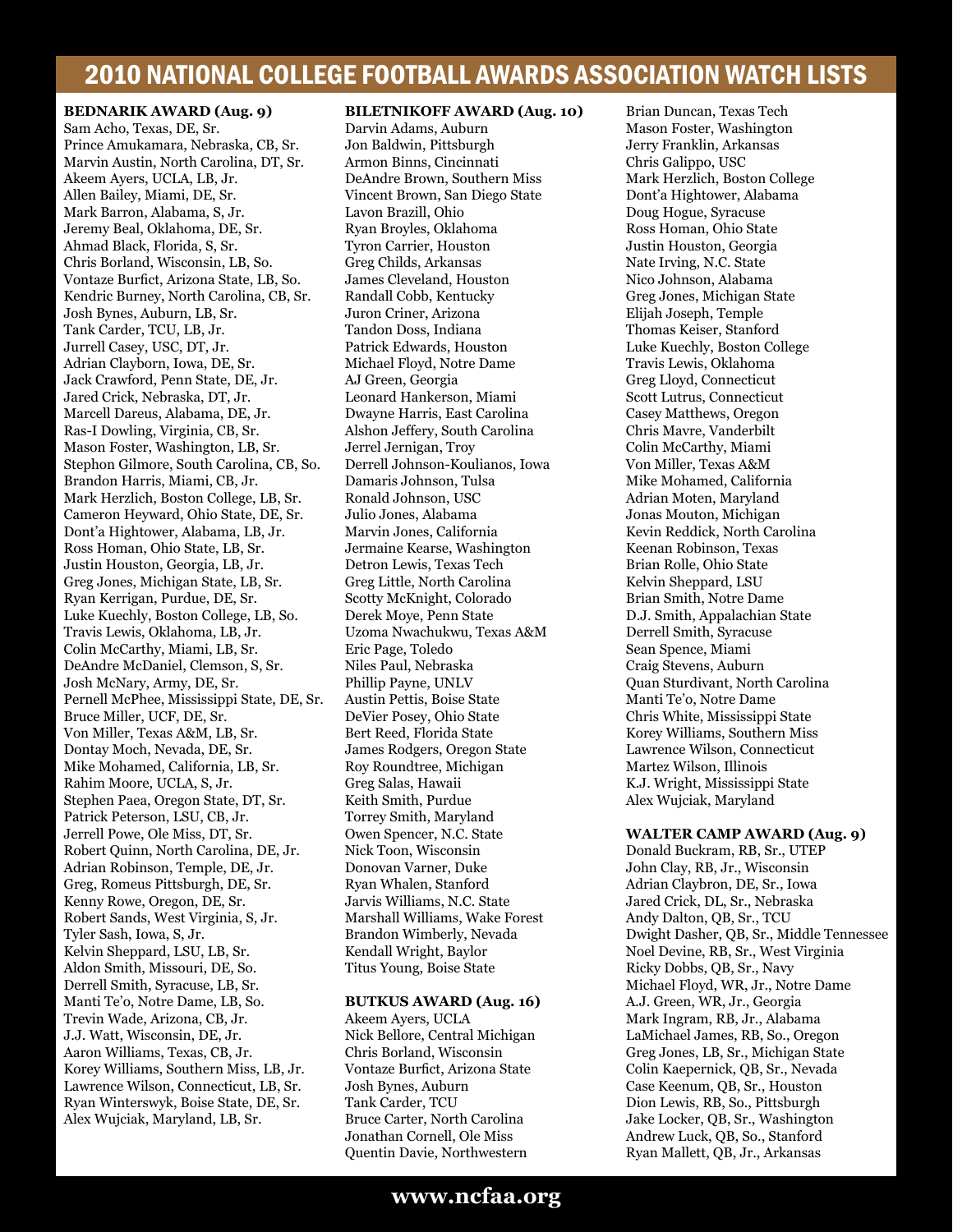Kellen Moore, QB, Jr., Boise State Rahim Moore, DB, Jr., UCLA Chris Owusu, WR/KR, Jr., Stanford Patrick Peterson, DB, Jr., LSU Bernard Pierce, RB, So., Temple Terelle Pryor, QB, Jr., Ohio State Jacquizz Rodgers, RB, Jr., Oregon State James Rodgers, WR, Sr., Oregon State Evan Royster, RB, Sr., Penn State Quad Sturdivant, LB, Sr., North Carolina Ryan Williams, RB, So., Virginia Tech

### **LOU GROZA AWARD (Aug. 20)**

Casey Barth, North Carolina, Jr. Tyler Bitancurt, West Virginia, So. Matt Bosher, Miami, Sr. Kyle Brotzman, Boise State, Sr. Wes Byrum, Auburn, Sr. Stefan Demos, Northwestern, Sr. Ross Evans, TCU, Jr. Erik Folk, Washington, So. Kai Forbath, UCLA, Sr. Alan Gendreau, Middle Tennessee, Jr. Kevin Goessling, Fresno State, Jr. Alex Henery, Nebraska, Sr. Dustin Hopkins, Florida State, So. Daniel Hutchins, Pittsburgh, Sr. Josh Jasper, LSU, Sr. Justin Kahut, Oregon State, Sr. Spencer Lanning, South Carolina, Sr. Daniel Murray, Iowa, Sr. Joe Phillips, Utah, Sr. Robert Randolph, Virginia, Jr. Grant Ressel, Missouri, Jr. Will Snyderwine, Duke, Sr. Erik Soderberg, Air Force, Jr. Jimmy Stevens, Oklahoma, Jr. Caleb Sturgis, Florida, Jr. Nick Tausch, Notre Dame, So. Blair Walsh, Georgia, Jr. Thomas Weber, Arizona State, Sr. Nate Whitaker, Stanford, Sr. Alex Zendejas, Arizona, Jr.

### **RAY GUY AWARD (Aug. 11)**

Drew Butler, Georgia, Jr. Peter Caldwell, Utah State, Sr. Ryan Donahue, Iowa, Sr. Johnny Hekker, Oregon State, Jr. Chas Henry, Florida, Junior, Jr. Jeff Locke, UCLA, So. Rob Long, Syracuse, Sr.

### **ROTARY LOMBARDI AWARD (Aug. 27)**

Sam Acho, DE, Texas Pierre Allen, DE, Nebraska Marvin Austin, DT, North Carolina Akeem Ayers, LB, UCLA Allen Bailey, DT/DE, Miami Jeff Battipaglia, OT, Navy Jeremy Beal, DE, Oklahoma Chase Beeler, C, Stanford Nick Bellore, LB, Central Michigan

Broderick Binns, DE, Iowa Clint Boling, OT, Georgia Justin Boren, G, Ohio State Chris Borland, LB, Wisconsin Da'Quan Bowers, DE, Clemson Vontaze Burfict, LB, Arizona State Marcus Cannon, OT, TCU Tank Carder, LB, TCU Gabe Carimi, OT, Wisconsin James Carpenter, OT, Alabama Bruce Carter, LB, North Carolina Jurrell Casey, DT, USC Anthony Castonzo, OT, Boston College Ugo Chinasa, DE, Oklahoma State Adrian Clayborn, DE, Iowa Jared Crick, DT, Nebraska Wayne Daniels, DE, TCU Marcell Dareus, DT, Alabama Grant Fleming, LB, Louisiana Chris Galippo, LB, USC Cameron Heyward, DT/DE, Ohio State Mark Herzlich, LB, Boston College Dont'a Hightower, LB, Alabama Kyle Hix, OT, Texas Ross Homan, LB, Ohio State Justin Houston, DE, Georgia Rodney Hudson, G, Florida State Nate Irving, LB, N.C. State Ethan Johnson, DE, Notre Dame Greg Jones, LB, Michigan State Lance Kendricks, TE, Wisconsin Ryan Kerrigan, DE, Purdue Jake Kirkpatrick, C, TCU Luke Kuechly, LB, Boston College Travis Lewis, LB, Oklahoma DeMarcus Love, OT, Arkansas Jonathan Martin, OT, Stanford Casey Matthews, LB, Oregon Cliff Matthews, DE, South Carolina Marcus McGraw, LB, Houston Josh McNary, DE, Army Pernell McPhee, DE, Mississippi State Bruce Miller, DE, UCF Julian Miller, DE, West Virginia Von Miller, OLB, Texas A&M Scott Mitchell, OT, Rice Mike Mohamed, LB, California Derek Newton, OL, Arkansas State Kris O'Dowd, C, USC Stephen Paea, DT, Oregon State Jason Pinkston, OT, Pittsburgh Mike Pouncey, G, Florida Nate Potter, OT, Boise State Jerrell Powe, DT, Ole Miss Ryan Pugh, C, Auburn Robert Quinn, DE, North Carolina Matt Reynolds, OT, BYU Barquell Rivers, LB, Virginia Tech Greg Romeus, DE, Pittsburgh Kenny Rowe, DE, Oregon Kyle Rudolph, TE, Notre Dame Weslye Saunders, TE, South Carolina Kelvin Sheppard, LB, LSU

Derek Sherrod, OT, Mississippi State Derrell Smith, LB, Syracuse Nate Solder, OT, Colorado Manti Te'o, LB, Notre Dame J.T. Thomas, LB, West Virginia Bo Thran, G, Oregon Jabaree Tuani, DE, Navy Ryan Winterswyk, DE, Boise State Lawrence Wilson, LB, Connecticut Stefen Wisniewski, C, Penn State Alex Wujciak, LB, Maryland Lee Ziemba, OT, Auburn

### **MACKEY AWARD (Aug. 16)**

Dwayne Allen, Clemson, So. Jeffery Anderson, UAB, Sr. Tim Biere, Kansas, Jr. George Bryan, N.C. State, Jr. Ryan Deehan, Colorado, Jr. Drake Dunsmore, Northwestern, Jr. Charlie Gantt, Michigan State, Sr. Cameron Graham, Louisville, Sr. Marcus Green, Mississippi State, Jr. Virgil Green, Nevada, Sr. Ryan Griffin, Connecticut, So. Ben Guidugli, Cincinnati, Sr. Joe Halahuni, Oregon State, Jr. Blake Hammond, Western Michigan, So. Brett Huffman, Duke, Sr. D.C. Jefferson, Rutgers, So. Andrew Jones, Missouri, Jr. Lance Kendricks, Wisconsin, Sr. Kevin Koger, Michigan, Jr. Brian Linthicum, Michigan State, Jr. Kavario Middleton, Washington, Jr. Anthony Miller, California, Jr. Kyle Rudolph, Notre Dame, Jr. Eric Peitz, Colorado State, Sr. Zack Pianalto, North Carolina, Sr. Konrad Reuland, Stanford, Sr. Weslye Saunders , South Carolina, Sr. Lee Smith, Marshall, Sr. Luke Stocker, Tennessee, Sr. Aron White, Georgia, Jr. DJ Williams, Arkansas, Sr. Alston Umuolo, San Diego State, Sr.

### **MAXWELL AWARD (Aug. 9)**

Anthony Allen, Georgia Tech, RB, Sr. Jonathan Baldwin, Pittsburgh, WR, Jr. Matt Barkley, USC, QB, So. Allen Bradford, USC, RB, Sr. John, Brantley Florida, QB, Jr. Ryan Broyles, Oklahoma, WR, Jr. Donald Buckram, UTEP, RB, Sr. John Clay, Wisconsin, RB, Jr. Randall Cobb, Kentucky, WR, Jr. Zach Collaros, Cincinnati, QB, Jr. Dayne Crist, Notre Dame, QB, Jr. Andy Dalton, TCU, QB, Sr. Jeff Demps, Florida, RB, Jr. Noel Devine, West Virginia, RB, Sr. Ricky Dobbs, Navy, QB, Sr.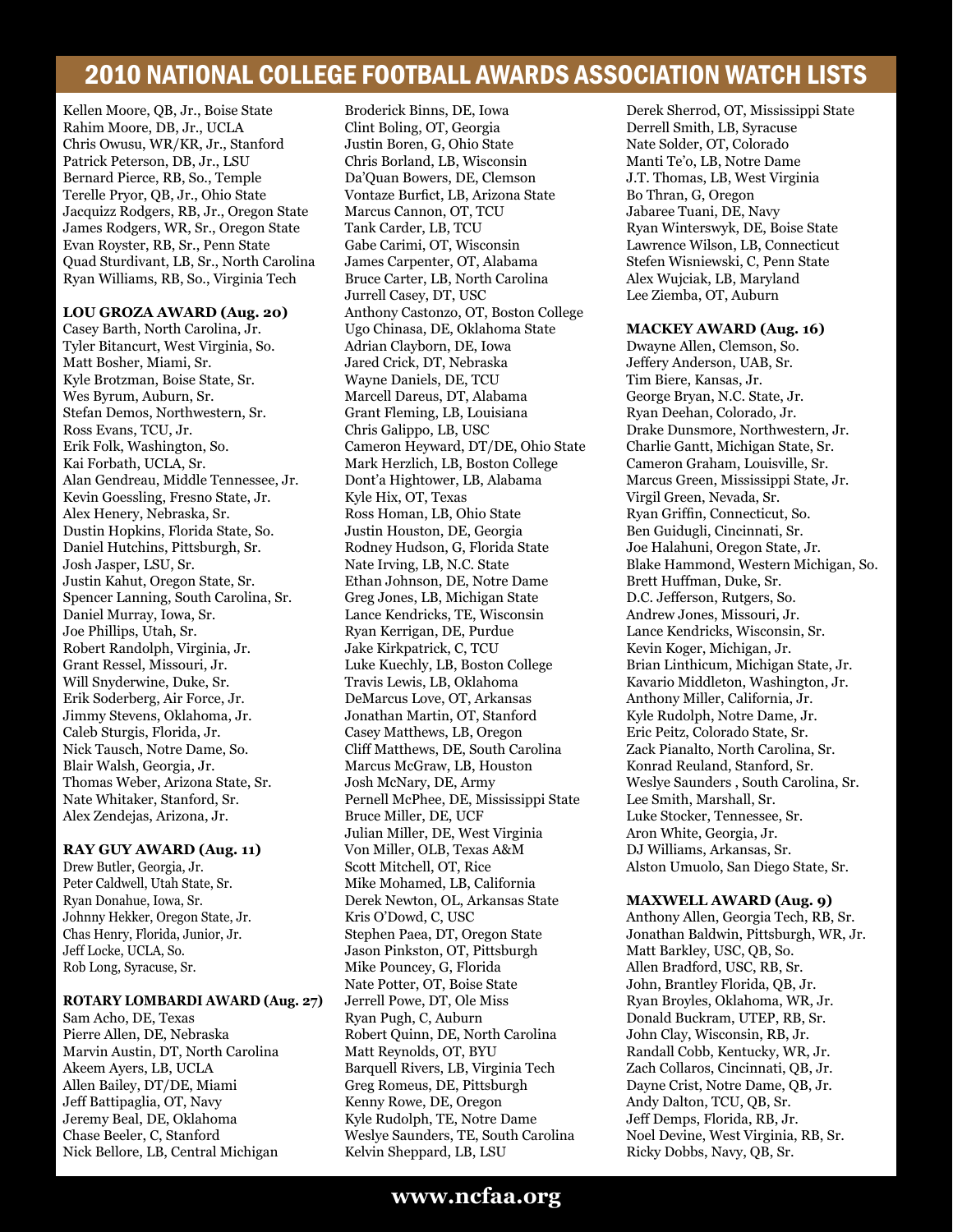Washaun Ealey, Georgia, RB, So. Michael Floyd, Notre Dame, WR, Jr. Blaine Gabbert, Missouri, QB, Jr. Stephen Garcia, South Carolina, QB, Jr. Garrett Gilbert, Texas , QB, So. A.J. Green, Georgia, WR, Jr. Robert Griffin, Baylor, QB, So. Jacory Harris, Miami, QB, Jr. Montel Harris, Boston College, RB, Jr. Roy Helu, Nebraska, RB, Sr. Kendall Hunter, Oklahoma State, RB, Sr. Mark Ingram, Alabama, RB, Jr. LaMichael James, Oregon, RB, So. Jerrod Johnson, Texas A&M, QB, Sr. Julio Jones, Alabama, WR, Jr. Landry Jones, Oklahoma , QB, So. Colin Kaepernick, Nevada, QB, Sr. Case Keenum, Houston, QB, Sr. Dion Lewis, Pittsburgh, RB, So. Jake Locker, Washington, QB, Sr. Andrew Luck, Stanford, QB, So. Ryan Mallett, Arkansas, QB, Jr. Greg McElroy, Alabama, QB, Sr. Kellen Moore, Boise State, QB, Jr. DeMarco Murray, Oklahoma, RB, Sr. Josh Nesbitt, Georgia Tech, QB, Sr. Kyle Parker, Clemson, QB, So. Isaiah Pead, Cincinnati, RB, Jr. Bernard Pierce, Temple, RB, So. Chris Polk, Washington, RB, So. Christian Ponder, Florida State, QB, Sr. Terrelle Pryor, Ohio State, QB, Jr. Jacquizz Rodgers, Oregon State, RB, Jr. James Rodgers, Oregon State, WR, Sr. Evan Royster, Penn State, RB, Sr. Tom Savage, Rutgers, QB, So. Da'Rel Scott, Maryland, RB, Sr. Ricky Stanzi, Iowa, QB, Sr. Tyrod Taylor, Virginia Tech, QB, Sr. Daniel Thomas, Kansas State, RB, Sr. Jordan Todman, Connecticut, RB, Jr. Scott Tolzien, Wisconsin, QB, Sr. Shane Vereen, California, RB, Jr. Ryan Williams, Virginia Tech, RB, So. Russell Wilson, N.C. State, QB, Jr.

### **BRONKO NAGURSKI**

**TROPHY (June 21)** Sam Acho, Texas, DT Prince Amukamara, Nebraska, CB Marvin Austin, North Carolina, DT Akeem Ayers, UCLA, LB Allen Bailey, Miami, DE Mark Barron, Alabama, S Jeremy Beal, Oklahoma, DE Nick Bellore, Central Michigan, LB Chris Borland, Wisconsin, LB Da'Quan Bowers, Clemson, DE Curtis Brown, Texas, CB Vontaze Burfict, Arizona State, LB Tank Carder, TCU, LB Bruce Carter, North Carolina, LB Adrian Clayborn, Iowa, DE

Jared Crick, Nebraska, DT Marcell Dareus, Alabama, DE Ras-I Dowling, Virginia, CB Brian Duncan, Texas Tech, LB Chris Galippo, USC, LB Stephon Gilmore, South Carolina, CB Brandon Harris, Miami, CB Mario Harvey, Marshall, LB Mark Herzlich, Boston College, LB Cameron Heyward, Ohio State, DE Dont'a Hightower, Alabama, LB Ross Homan, Ohio State, LB Justin Houston, Georgia, LB Jarvis Jenkins, Clemson, DT Janoris Jenkins, Florida, CB Tejay Johnson, TCU, S Greg Jones, Michigan State, LB Thomas Keiser, Stanford, LB Noah Keller, Ohio, LB Shiloh Keo, Idaho, S Ryan Kerrigan, Purdue, DE Luke Kuechly, Boston College, LB Mark LeGree, Appalachian State, S Travis Lewis, Oklahoma, LB Chris Marve, Vanderbilt, LB Cliff Matthews, South Carolina, DE DeAndre McDaniel, Clemson, S Marcus McGraw, Houston, LB Josh McNary, Army, DE Carmen Messina, New Mexico, LB Von Miller, Texas A&M, LB Bruce Miller, UCF, DE Dontay Moch, Nevada, DE Mike Mohamed, California, LB Rahim Moore, UCLA, S Stephen Paea, Oregon State, DT Patrick Peterson, LSU, CB Jerrell Powe, Ole Miss, DT Robert Quinn, North Carolina. DE Adrian Robinson, Temple, DE Greg Romeus, Pittsburgh, DE Kenny Rowe, Oregon, DE Robert Sands, West Virginia, S Tyler Sash, Iowa, S J.K. Schaffer, Cincinnati, LB Kelvin Sheppard, LSU, LB Aldon Smith, Missouri, DE Craig Stevens, Auburn, LB Quan Sturdivant, North Carolina, LB Manti Te'o, Notre Dame, LB J.T. Thomas, West Virginia, LB Trevin Wade, Arizona, CB J.J. Watt, Wisconsin, DE Aaron Williams, Texas, CB Korey Williams, Southern Miss, LB Lawrence Wilson, Connecticut, LB Ryan Winterswyk, Boise State, DE Anthony Wright, Air Force, CB Alex Wujciak, Maryland, LB

### **DAVEY O'BRIEN AWARD (July 14)**

Matt Barkley, USC, So. Zach Collaros, Cincinnati, Jr. Andy Dalton, TCU, Sr. Dwight Dasher, Middle Tennessee, Sr. Ricky Dobbs, Navy, Sr. Nathan Enderle, Idaho, Sr. Nick Foles, Arizona, Jr. Blaine Gabbert, Missouri, Jr. Robert Griffin, Baylor, Jr. Jacory Harris, Miami, Jr. Jerrod Johnson, Texas A&M, Sr. Landry Jones, Oklahoma, So. Colin Kaepernick, Nevada, Sr. Case Keenum, Houston, Sr. G.J. Kinne, Tulsa, Jr. Jake Locker, Washington, Sr. Andrew Luck, Stanford, So. Ryan Mallett, Arkansas, Jr. Greg McElroy, Alabama, Jr. Kellen Moore, Boise State, Jr. Josh Nesbitt, Georgia Tech, Sr. Kyle Padron, SMU, So. Christian Ponder, Florida State, Sr. Taylor Potts, Texas Tech, Sr. Terrelle Pryor, Ohio State, Jr. Tom Savage, Rutgers, So. Ricky Stanzi, Iowa, Sr. Tyrod Taylor, Virginia Tech, Sr. Scott Tolzien, Wisconsin, Sr. Russell Wilson, N.C. State, Jr.

#### **OUTLAND TROPHY (June 21)**

Sam Acho, Texas, DT Marvin Austin, North Carolina, DT Tim Barnes, Missouri, C Colin Baxter, Arizona, C Sean Bedford, Georgia Tech, C Chase Beeler, Stanford, C Clint Boling, Georgia, T Justin Boren, Ohio State, G Cory Brandon, Oklahoma, T Mike Brewster, Ohio State, C Bryant Browning, Ohio State, G Marcus Cannon, TCU, T Gabe Carimi, Wisconsin, T James Carpenter, Alabama, T Jurrell Casey, USC, DT Anthony Castonzo, Boston College, T Thomas Claiborne, Boston College, G Jared Crick, Nebraska, DT Blake DeChristopher, Virginia Tech, T Art Forst, Rutgers, G Marcus Forston, Miami, DT Orlando Franklin, Miami, T Anthony Gray, Southern Miss, DT Lawrence Guy, Arizona State, DT Ben Habern, Oklahoma, C Kyle Hix, Texas, T Rodney Hudson, Florida State, G Omar Hunter, Florida, DT Rod Huntley, UTEP, G Zach Hurd, Connecticut, G Benjamin Ijalana, Villanova, T Andrew Jackson, Fresno State, G Jarvis Jenkins, Clemson, DT